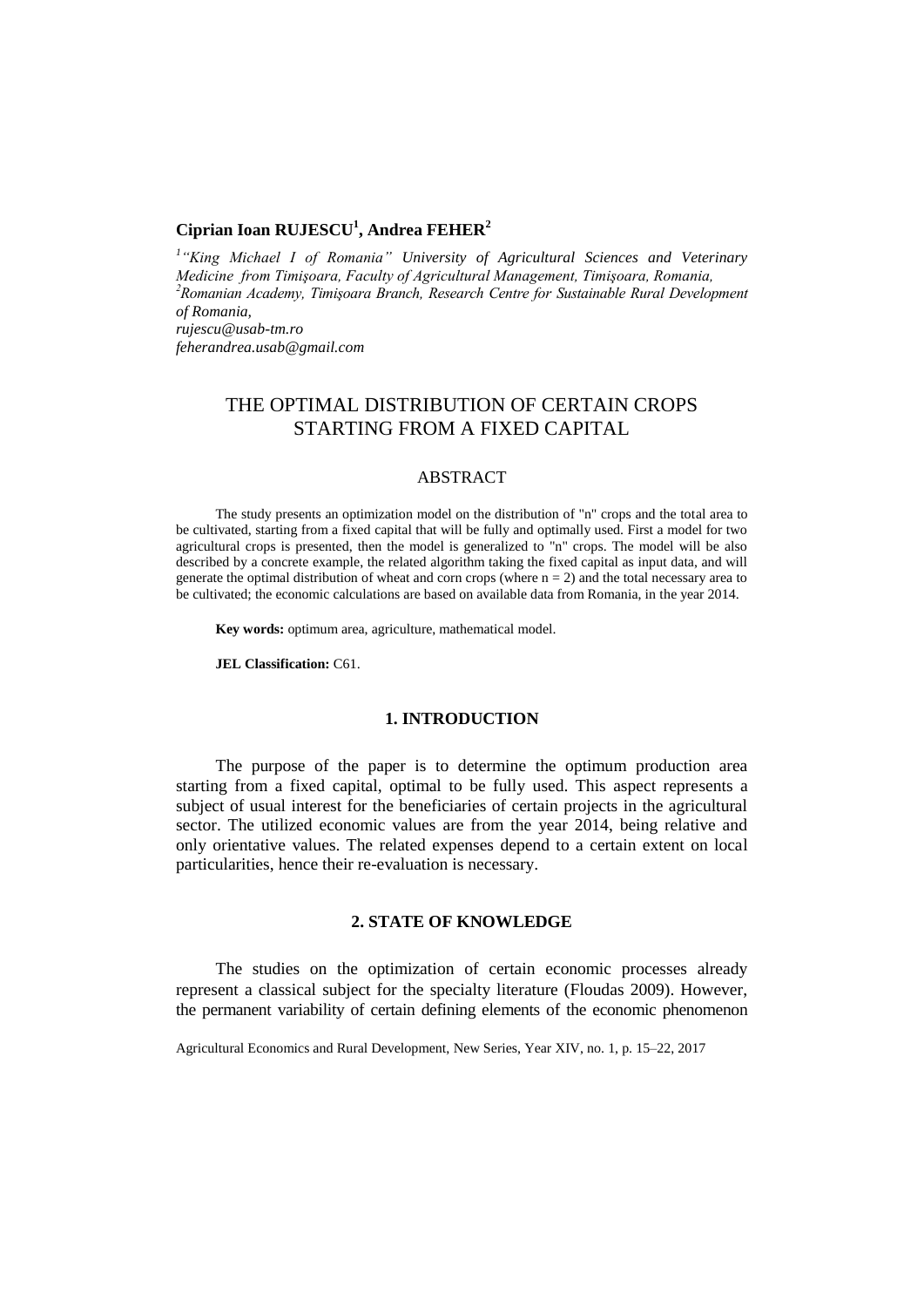most often induces the need to re-evaluate the size of production factors. Unlike the case of monoculture farming, previously studied by the author (Rujescu et al., 2005–2015), if the farmer decides to establish two or more crops, besides the total optimum area, there is another problem that has to be taken into consideration, i.e. the distribution by optimum individual areas; moreover, in this case, we do not have a clear determination of the total initial area to be cultivated and there will be no issue concerning the saving up of the allocated amounts; the entire capital has to be distributed on land plots with initially unknown sizes – values to be returned by means of the presented algorithm. The model presupposes that the production functions for each crop are known. From a mathematical point of view, it is based on the classical theory of determining the extremes of real functions with a real variable (Steven N. 2008, Intriligator MD, 2002).

#### **3. MATHEMATICAL METHOD**

**Mathematical model for two agricultural crops (case**  $n = 2$ **).** We may consider two agricultural crops,  $C_1$  and  $C_2$ , known from a production response point of view, based on the allocated nitrogen quantity (or the nitrogen quantity existing in soil at a certain moment).  $N_1$  and  $N_2$  shall be considered as variable quantities of nitrogen to be allocated. Hence the production functions are known and expressed by the following formula:

(1) 
$$
Q_1 = a_1 N_1^2 + b_1 N_1 + c_1, a_1 < 0
$$
  
(2)  $Q_2 = a_2 N_2^2 + b_2 N_2 + c_2, a_2 < 0$ .

We shall consider  $p_N$  the nitrogen unit price,  $p_1$  and  $p_2$  capitalization prices for agricultural productions,  $s_{f1}$ ,  $s_{f2}$  fixed amounts per area unit necessary for crop establishment and maintenance. Consequently, the profit functions for each crop become:

$$
Pr_{1} = a_{1}N_{1}^{2}p_{1} + b_{1}N_{1}p_{1} + c_{1}p_{1} - p_{N}N_{1} - s_{f1}, a_{1} < 0
$$
  
\n
$$
Pr_{2} = a_{2}N_{2}^{2}p_{2} + b_{2}N_{2}p_{2} + c_{2}p_{2} - p_{N}N_{2} - s_{f2}, a_{2} < 0
$$

We may now proceed with establishing the optimal fertilization level for the unit of area, for each agricultural crop. This is based on canceling the  $1<sup>st</sup>$  degree derivative, leading to:

(3) N<sub>1 optim</sub> = 
$$
\frac{p_N - p_1 b_1}{2p_1 a_1}
$$
, N<sub>2 optim</sub> =  $\frac{p_N - p_2 b_2}{2p_2 a_2}$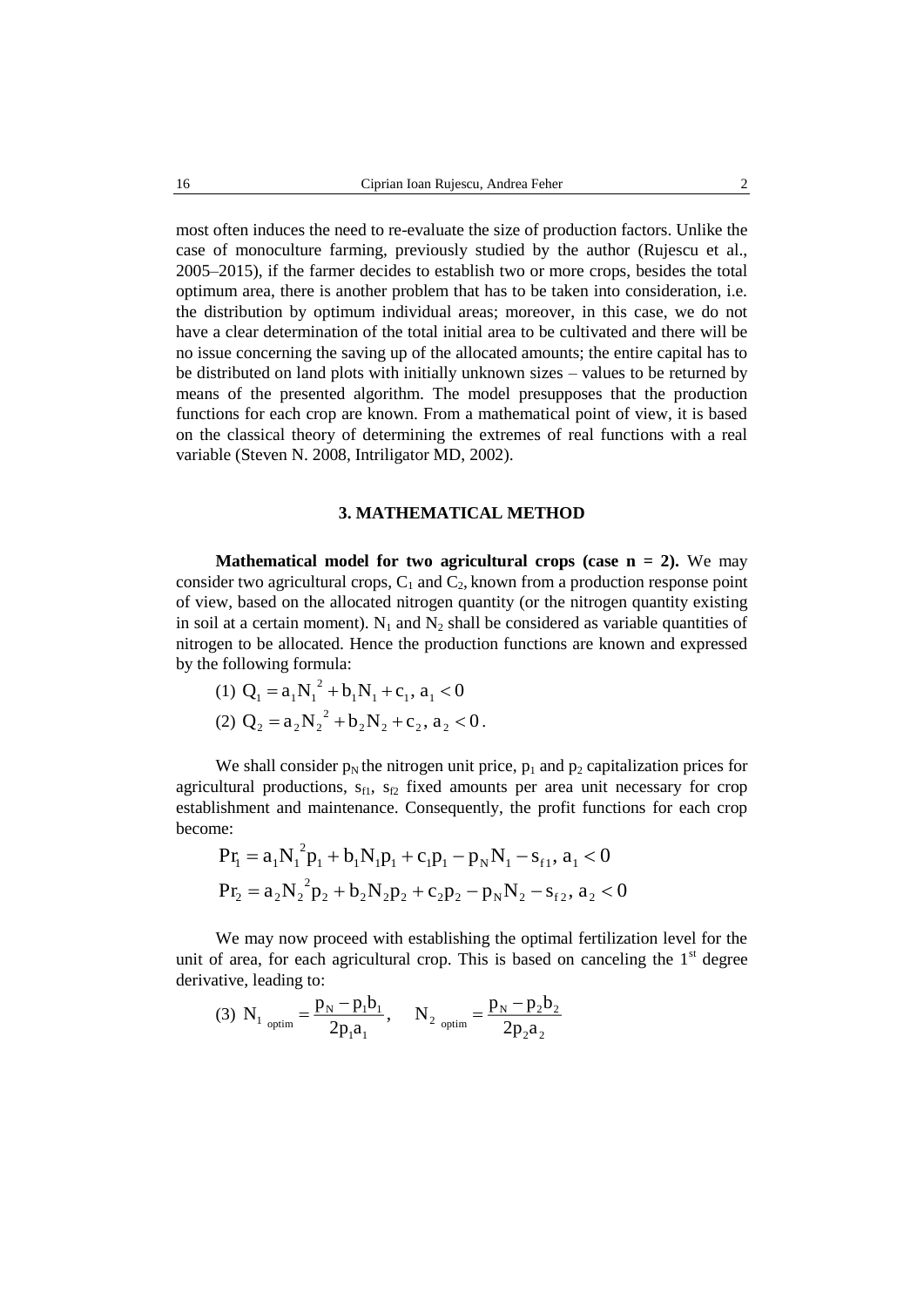The producer has a fixed initial amount "S" available (fixed capital) to be used and strictly allocated for the two crops. Then the capital restriction is:

 $\rm N_{1\,\,\,optim}\!\cdot\! p_{N}\cdot\! s_{1\,\,\,optim}\!\!+s_{f_{1}}\cdot\! s_{1\,\,\,optim}\!\!+N_{2\,\,\,\,optim}\!\cdot\! p_{N}\cdot\! s_{2\,\,\,\,optim}\!\!+s_{f_{2}}\cdot\! s_{2\,\,\,\,optim}\!\!=\!S$ 

which leads to:

$$
\frac{p_{N} - b_{1}p_{1}}{2a_{1}p_{1}} \cdot p_{N} \cdot s_{1 \text{ optim}} + s_{f_{1}} \cdot s_{1 \text{ optim}} + \frac{p_{N} - b_{2}p_{2}}{2a_{2}p_{2}} \cdot p_{N} \cdot s_{2 \text{ optim}} + s_{f_{2}} \cdot s_{2 \text{ optim}} = S,
$$
\n
$$
\left(\frac{p_{N} - p_{1}b_{1}}{2p_{1}a_{1}} \cdot p_{N} + s_{f_{1}}\right) \cdot s_{1 \text{ optim}} + \left(\frac{p_{N} - p_{2}b_{2}}{2p_{2}a_{2}} \cdot p_{N} + s_{f_{2}}\right) \cdot s_{2 \text{ optim}} = S
$$
\n
$$
\frac{p_{N}^{2} - p_{1}b_{1}p_{N} + 2p_{1}a_{1}s_{f_{1}}}{2p_{1}a_{1}} \cdot s_{1 \text{ optim}} + \frac{p_{N}^{2} - p_{2}b_{2}p_{N} + 2p_{2}a_{2}s_{f_{1}}}{2p_{2}a_{2}} \cdot s_{2 \text{ optim}} = S
$$

We may note that

$$
c_1 = \frac{p_N^2 - p_1 b_1 p_N + 2 p_1 a_1 s_{f_1}}{2 p_1 a_1},
$$
  

$$
c_2 = \frac{p_N^2 - p_2 b_2 p_N + 2 p_2 a_2 s_{f_1}}{2 p_2 a_2}
$$

and the above formula becomes:

(4)  $c_1s_1 + c_2s_2 = S$ .

Denoting by T the total area that the farmer can make available, imposing both the capital and maximum land area restrictions, the problem lies in determining the individual areas,  $s_1$  and  $s_2$ , so that:

$$
\begin{cases} c_1 s_1 + c_2 s_2 = S \\ s_1 + s_2 < T \end{cases}
$$

The sequence from the logical scheme that describes the solutions to the above-mentioned equation is shown in Figure 1.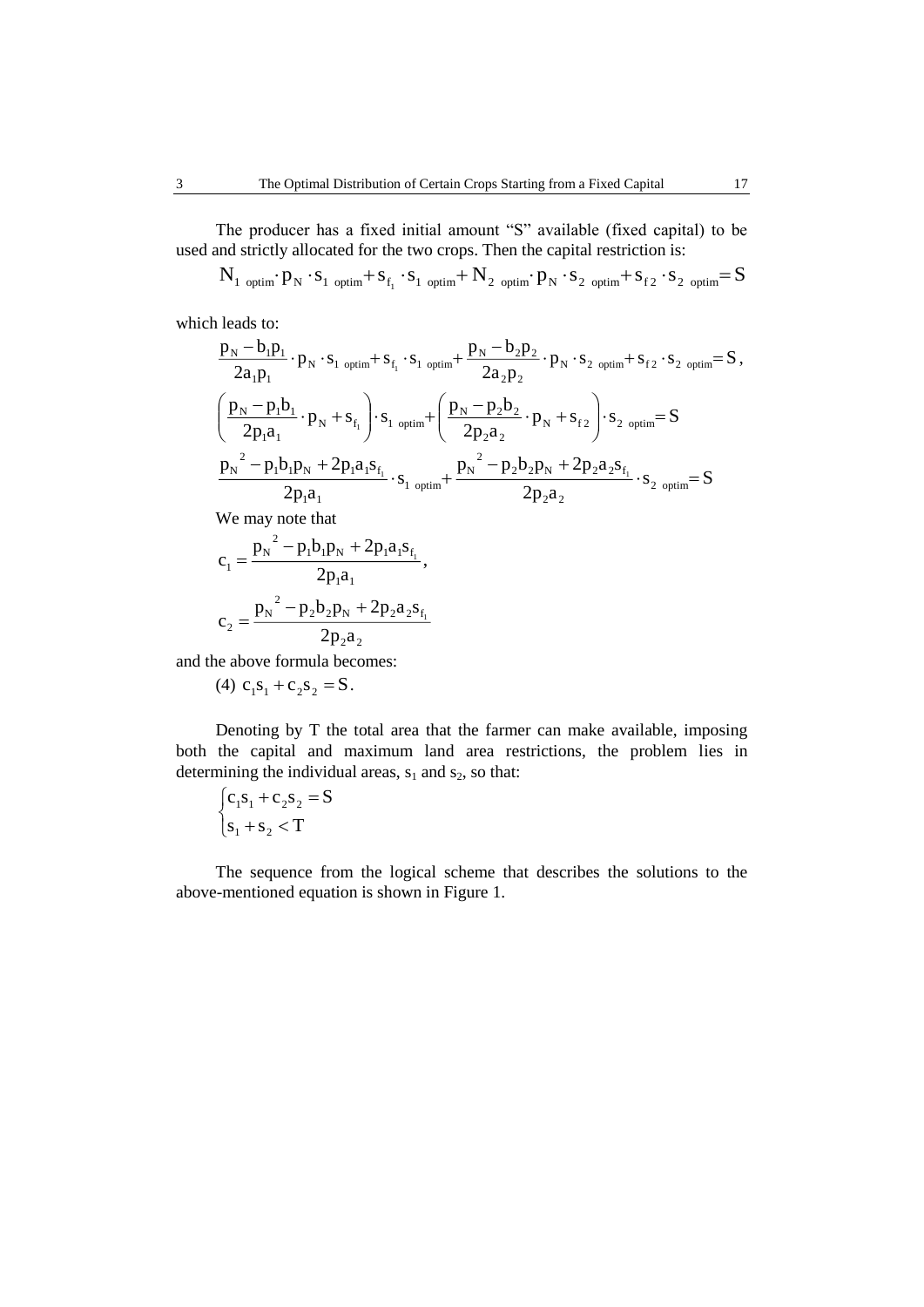

Figure 1. Logical scheme sequence for determining the optimum distribution of areas for two crops

**Generalization for n agricultural crops.** We shall now consider "n" crops denoted by  $C_1$ ,  $C_2$ , ...,  $C_n$  or briefly denoted by  $C_i$ , the selling prices for each agricultural product related to them  $p_i$ ,  $N_i$  is the level of nitrogen fertilization for the "i" crop,  $s_{fi}$  fixed amounts per unit of area,  $i = 1,...,n$ .

Let us presume that the production functions are known and expressed as:

$$
Q_i = a_i N_i^2 + b_i N_i + c_i, a_i < 0
$$

for the crop  $C_i$ ,  $i = 1,...,n$ , and profit functions,

$$
Pr_{i} = a_{i} N_{i}^{2} p_{i} + b_{i} N_{i} p_{i} + c_{i} p_{i} - p_{N} N_{i} - s_{i} , a_{i} < 0.
$$

By derivation, we shall obtain:

$$
(2a_iN_i + b_i)p_i - p_N = 0 \Rightarrow N_i_{\text{optim}} = \frac{p_N - b_i p_i}{2a_i p_i}, i = 1, 2, ..., n
$$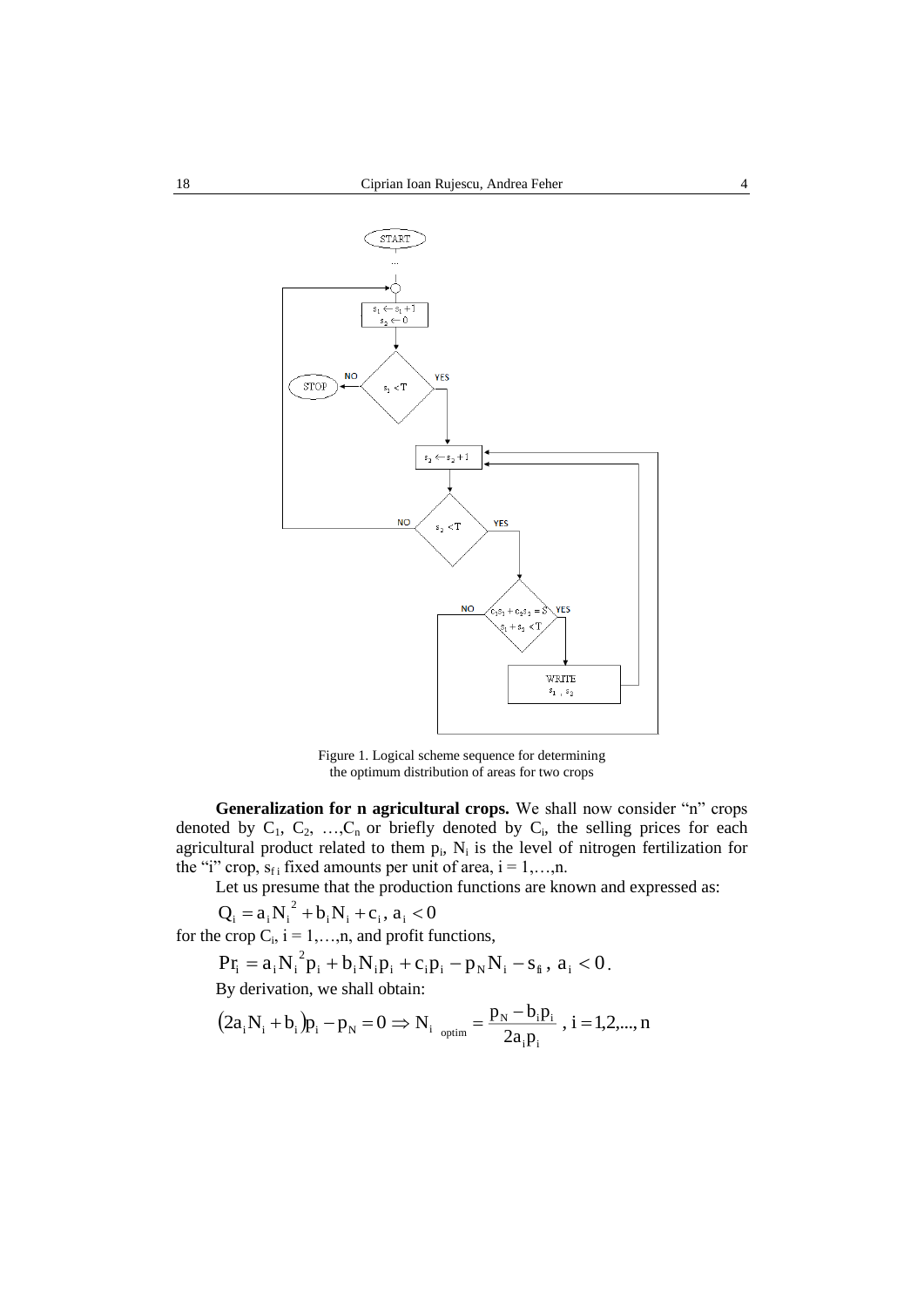The capital restriction becomes:

$$
\left(\frac{p_N - b_1 p_1}{2a_1 p_1} \cdot p_N + s_{f_1}\right) \cdot s_1 + \left(\frac{p_N - b_2 p_2}{2a_2 p_2} \cdot p_N + s_{f2}\right) \cdot s_2 + \dots + \left(\frac{p_N - b_n p_n}{2a_n p_n} \cdot p_N + s_{f_n}\right) \cdot s_n = S
$$

or limited:

$$
\sum_{i=1}^{n} \frac{p_N^2 - b_i p_i p_N + 2a_i p_i s_{fi}}{2a_i p_i} \cdot s_i = S
$$
  
We shall note afterwards  

$$
c_i = \frac{p_N^2 - b_i p_i p_N + 2a_i p_i s_{fi}}{2a_i p_i} , i = 1, 2, ..., n
$$
  
we obtain: 
$$
\sum_{i=1}^{n} c_i \cdot s_i = S.
$$

The following production functions are given:  $Q_1 = -0.052 \text{ N}^2 + 11.32 \text{ N} + 4183,$ for wheat and,  $Q_2$  = - 0.0975  $N^2$  + 14.2 N + 6412

for corn.

and

The data for the year 2014 indicate the price of the 33.4% ammonium nitrate fertilizer at about  $6340/$ ton, while the fixed costs per one hectare of wheat are  $6280$ . We assume a set price for wheat,  $p_1 = \text{\textsterling}0.17/\text{kg}$ . For corn, the fixed costs per hectare are  $\epsilon$ 320, with the selling price  $p_2 = \epsilon$ 0.18/kg.

## **4. RESULTS AND DISCUSSIONS**

Replacing the data in the model for two crops, we shall obtain: a) For wheat

 $Q(N) = -0.00884 N^2 + 1.5844 N + 431.11$ 



$$
\frac{d \Pr_1}{dN} = -2.000884N + 1.5844 = 0
$$
  

$$
\Leftrightarrow -0.01768N = -1.5844
$$
  

$$
N_{1 \text{ optimal}} = \frac{1.5844}{0.01768} = 89.6 \text{ kg/ha}
$$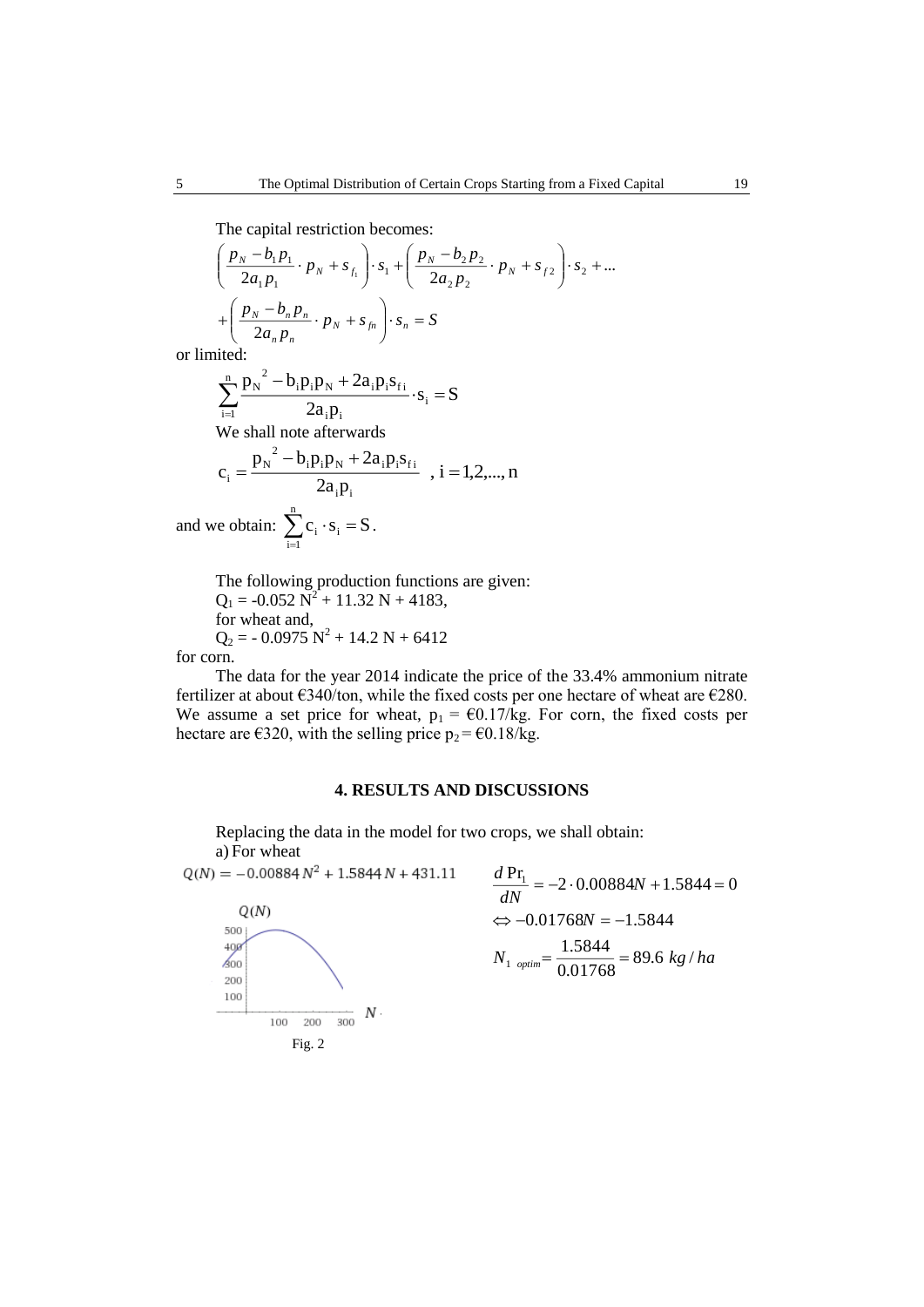$$
Pr_{I} = (-0.052N^{2} + 11.32N + 4183) \cdot 0.17 - 0.34 \cdot N - 280
$$
  
\n
$$
Pr_{I} = -0.00884N^{2} + 1.5844N + 431.11
$$
  
\n
$$
c_{1} = 89.6 \cdot 0.34 + 280 \approx 310E/ha
$$
  
\n
$$
Q(N) = -0.01755 N^{2} + 2.216 N + 834.16
$$
  
\n
$$
Q(N) = -0.01755 N^{2} + 2.216 N + 834.16
$$
  
\n
$$
rac{d Pr_{I}}{dN} = -2 \cdot 0.01755N + 2.216 = 0
$$
  
\n
$$
Q(N) \iff Q(N)
$$
  
\n
$$
= -2.216
$$
  
\n
$$
N_{1 \text{ optimal}} = \frac{2.216}{0.0351} = 63.13 kg/ha
$$

$$
N
$$
  
\n100 200 300 N  
\nFig. 3  
\nPr<sub>2</sub> = (-0.0975N<sup>2</sup> + 14.2N + 6412) · 0.18 - 0.34 · N - 320  
\nPr<sub>1</sub> = -0.01755N<sup>2</sup> + 2.216N + 834.16  
\n $c_2$  = 63.16 · 0.34 + 320  $\cong$  341*E/ha*  
\nEquation (4) becomes: 310s<sub>1</sub> + 341s<sub>2</sub> = S.

For a few values of the available capital S, i.e. iterating by values of the area allocated for the first crop (30 iterations), the data below is obtained.

| Table 1                                                                                                                                    |
|--------------------------------------------------------------------------------------------------------------------------------------------|
| Optimum distribution of two agricultural crops vs. fixed capital,<br>$s_1$ – area cultivated with wheat, $s_2$ – area cultivated with corn |

|               | $S = 10000 E$ | $S = 15000 E$ | $S = 20000 E$ | $S = 25000$ E | $S = 30000 E$          |
|---------------|---------------|---------------|---------------|---------------|------------------------|
| $S_1$<br>(ha) | $S_2$<br>(ha) | $S_2$<br>(ha) | $S_2$<br>(ha) | $S_2$<br>(ha) | S <sub>2</sub><br>(ha) |
|               | 28            | 43            | 58            | 72            | 87                     |
| 2             | 28            | 42            | 57            | 71            | 86                     |
| 3             | 27            | 41            | 56            | 71            | 85                     |
| 4             | 26            | 40            | 55            | 70            | 84                     |
| 5             | 25            | 39            | 54            | 69            | 83                     |
| 6             | 24            | 39            | 53            | 68            | 83                     |
| ┑             | 23            | 38            | 52            | 67            | 82                     |
| 8             | 22            | 37            | 51            | 66            | 81                     |
| 9             | 21            | 36            | 50            | 65            | 80                     |
| 10            | 20            | 35            | 50            | 64            | 79                     |
| 11            | 19            | 34            | 49            | 63            | 78                     |
| 12            | 18            | 33            | 48            | 62            | 77                     |

200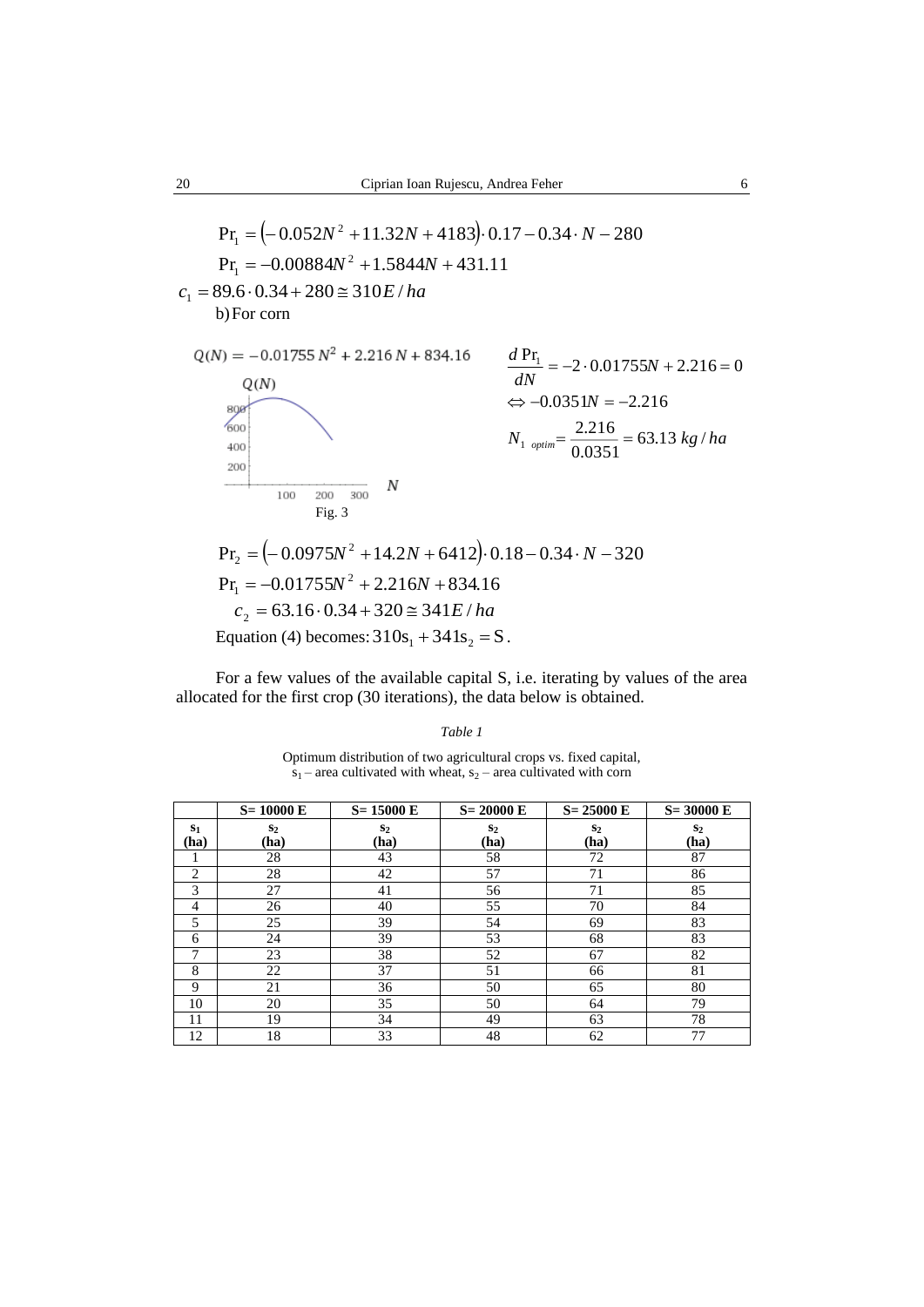*Table 1* (continued)

| 13       | 18              | 32              | 47       | 61       | 76 |
|----------|-----------------|-----------------|----------|----------|----|
| 14       | 17              | 31              | 46       | 61       | 75 |
| 15       | 16              | 30              | 45       | 60       | 74 |
| 16       | 15              | 29              | 44       | 59       | 73 |
| 17       | 14              | 29              | 43       | 58       | 73 |
| 18       | 13              | 28              | 42       | 57       | 72 |
| 19       | 12              | 27              | 41       | 56       | 71 |
| 20       | 11              | 26              | 40       | 55       | 70 |
| 21       | $\overline{10}$ | $\overline{25}$ | 40       | 54       | 69 |
| 22       | 9               | $\overline{24}$ | 39       | 53       | 68 |
| 23       | $\,8\,$         | 23              | 38       | 52       | 67 |
| 24       | 8               | 22              | 37       | 51       | 66 |
| 25       | 7               | 21              | 36       | 51       | 65 |
| 26       | 6               | 20              | 35       | 50       | 64 |
| 27       | 5               | 19              | 34       | 49       | 63 |
| 28       | $\overline{4}$  | 19              | 33       | 48       | 63 |
| 29       | 3               | 18              | 32       | 47       | 62 |
| 30       | 2               | 17              | 31       | 46       | 61 |
| $\cdots$ | .               | $\cdots$        | $\cdots$ | $\cdots$ | .  |

*Source*: own calculations



Figure 2. Nomogram establishing the optimum areas under wheat and corn for different values of fixed capital

# **5. CONCLUSIONS**

The values obtained by simulation represent different optimum distributions of the two crops, wheat and corn, for different values of the allocated fixed capital to be used.